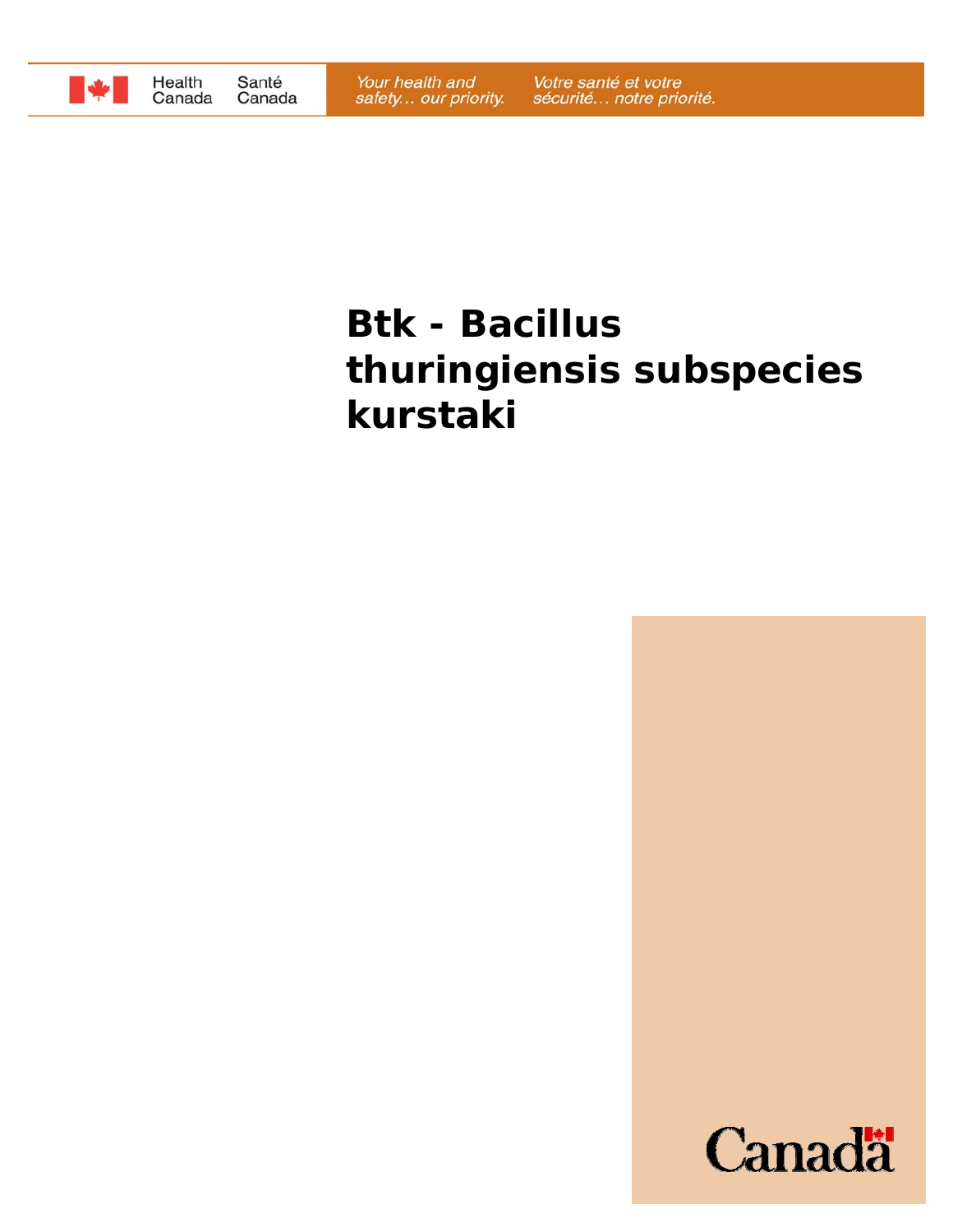

*Bacillus thuringiensis* subspecies *kurstaki*, commonly referred to as Btk, is a bacterium found naturally in soils. For some 30 years it has been used successfully world-wide as a biological pest control agent to combat a variety of forestry and agricultural insect pests.

#### **How does Btk work?**

The Btk bacterium produces a protein crystal during the spore-forming stage of its life cycle which is toxic only to the larvae (caterpillars) of specific insect species. These microscopic crystals are ingested by insects when they are feeding on foliage treated with Btk. In the alkaline environment of the susceptible insect's digestive system, the crystals are converted into toxic protein molecules that destroy the walls of the insect's stomach. The insect usually stops feeding within hours and dies within two to five days.

Btk works only against a group of insects called lepidopterans, which includes such destructive tree pests such as gypsy moths, spruce budworms and forest tent caterpillars. These pests are responsible for defoliating many trees in both urban areas and in forests. Other subspecies of Btk are registered for commercial use in Canada and these too work only on specific species of insect. For example, Btk subspecies *israelensis* (Bti) is active solely on mosquito and blackfly larvae; Btk subspecies *tenebrionis* (Btt) on Colorado potato beetles.

#### **How is Btk used?**

Btk in its various formulations can be applied using both ground and aerial spray methods. Aerial spraying may be used in forestry and urban areas to ensure adequate coverage and effectiveness. Btk has been used on millions of acres of wooded areas and agricultural crops in many countries worldwide. Btk products are used in Canada to control gypsy moth, spruce budworm and other specific pests in forestry and urban settings, as well as certain insects that feed on vegetable and fruit crops

## **What is the role of the PMRA in regulating Btk?**

Health Canada's Pest Management Regulatory Agency is responsible for ensuring the human health and environmental safety of all pest control products prior to their approval for use in Canada. Manufacturers must provide the Agency with a full analyses of the product formulation, as well as extensive health and environmental data, so that a risk assessment can be carried out by PMRA scientists. Only products that are scientifically reviewed and found to be effective and safe for use with minimal risk to human health and the environment are registered by the PMRA.

In Canada, the PMRA has classified all Btk products registered for use in forests, woodlands and residential areas as "restricted." Restricted class products require special permits or licensing from the regulatory authority in the province/territory for purchase. In the case of Btk, provincial/territorial regulatory authorities are consulted before any application takes place, and they must issue permits for the product's use. In addition, only applicators who have passed a provincial certification exam may use Btk products.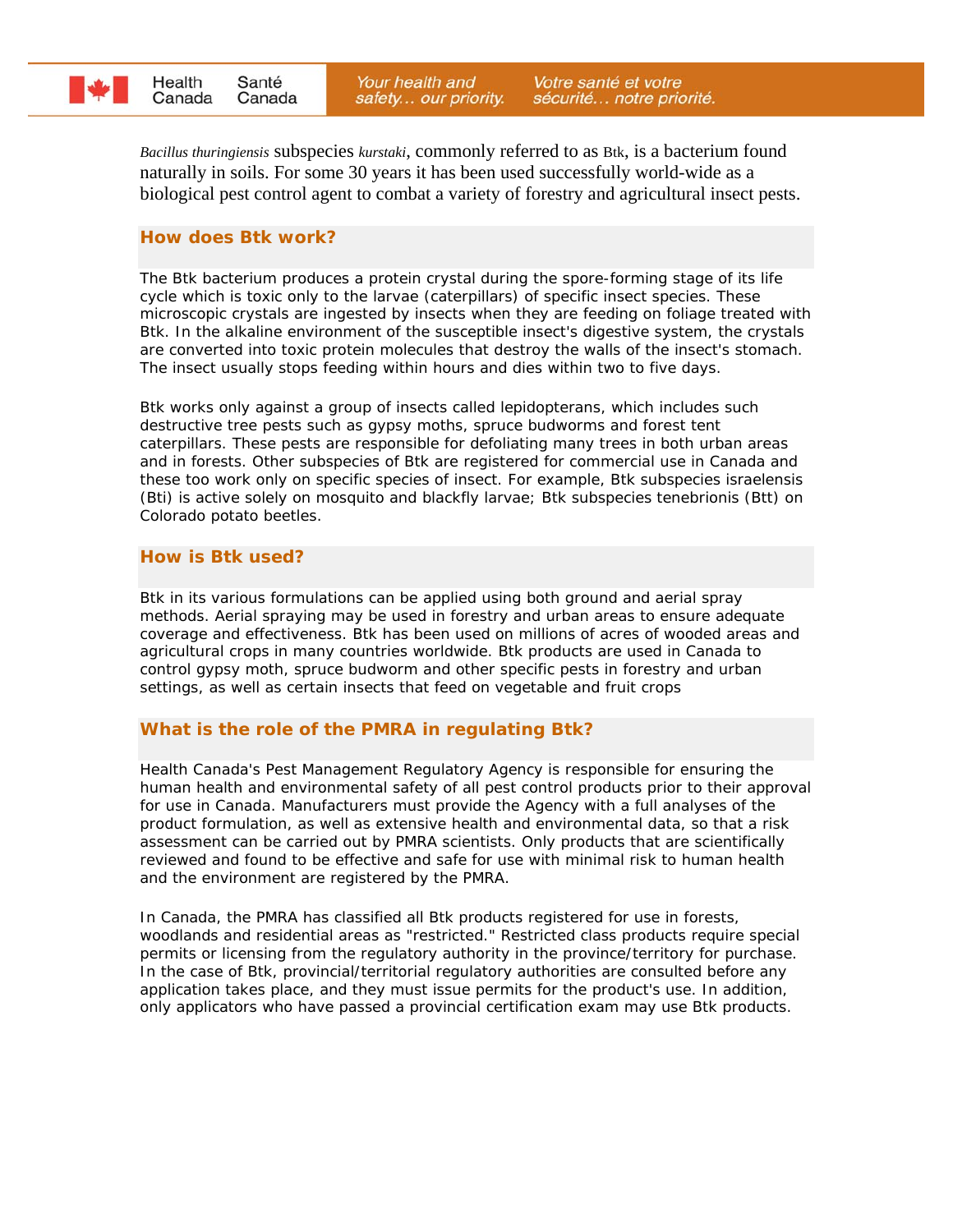# **Are there health concerns related to the spraying of Btk?**

Btk poses little threat to human health either through handling products directly or through indirect exposure such as during a spray program. For Btk toxins to be activated, alkaline conditions that exist only in certain insects' digestive systems must be present. The acidic stomachs of humans and animals do not activate Btk toxins. There have been no documented cases involving toxicity or endocrine disruption potential to humans or other mammals over the many years of use in Canada and around the world. Studies have shown that even if Btk spores are ingested or inhaled, they are eliminated without any adverse health effects.

Prior to being permitted for sale, use or import into Canada, all formulations are evaluated according to internationally-accepted scientific protocols for their potential to cause skin or eye irritation/sensitization, and acute toxic effects. These tests are designed to show if the product has the ability to produce health effects or trigger allergic-type reactions.

The fact that Btk is a naturally-occurring, widely-distributed organism in the environment means that the average person would have multiple exposures to this biological agent throughout their lifetime, even if they never came in contact with a formulated product. Some unprotected spray workers, who were exposed to up to 500 times more Btk than the average person would be during a spray program, only experienced minor skin, eye or respiratory irritation. Members of the public are unlikely to experience **any** symptoms if inadvertently exposed to Btk spray, and no special precautions are necessary or required. However, individuals who have concerns should take reasonable precautions to avoid exposure during a spray program in the same way they would avoid pollen or other airborne materials during days when air quality advisories are issued. They can also reduce exposure by staying indoors with windows and doors shut during the spray period if spraying is taking place in their area, although this is not required by health officials.

## **Do the formulants used in the Btk product pose health risks?**

In addition to the active ingredient Btk, other ingredients (formulants) are added to create the final product. These normally include water and ingredients to make the product stick to leaves and needles of trees. Studies carried out in many different countries have indicated that there are no significant health risks from any of the ingredients in Btk products.

What is the effect of Btk on the environment?

Btk only becomes toxic in the alkaline gut of specific lepidopteran insects in the larval (caterpillar) stage of their life cycles. Because of this, it does not affect adult moths and butterflies, other insects, honeybees, fish, birds or mammals. The United States Environmental Protection Agency categorizes the risks posed by Btk strains to non-target organisms as **minimal to non-existent**. The insecticidal toxin biodegrades quickly in the environment through exposure to sunlight and microorganisms. This takes between 1 - 4 days on foliage. There are no groundwater contamination concerns as Btk does not percolate through the soil beyond 25 cm.